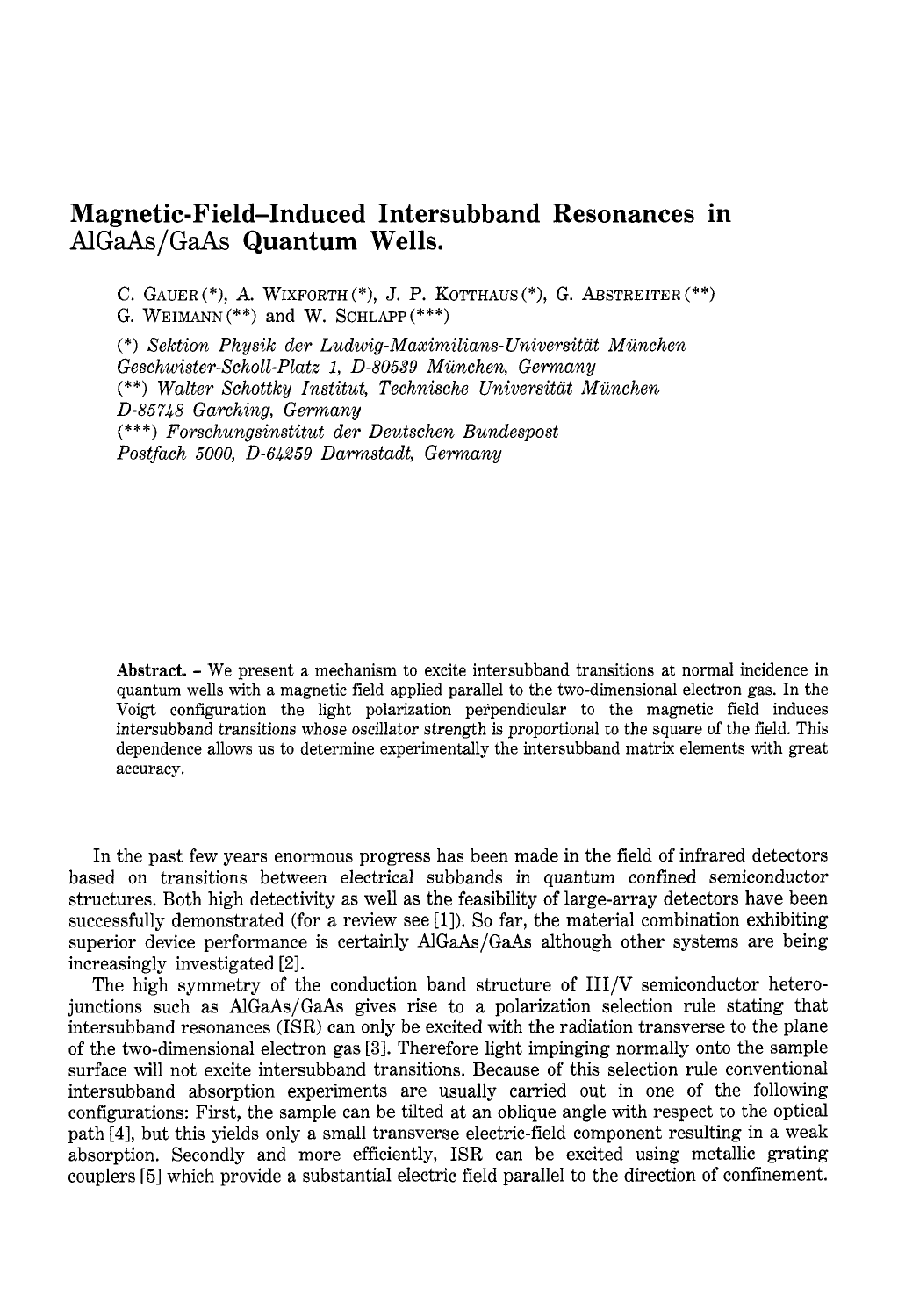

Fig. 1. - Spectrum of sample I  $(a)$ ) taken with the radiation incident under an oblique angle of  $63^{\circ}$  in the sample ratio. The strength of the resonance observed in this configuration follows the same polarization dependence as expected for intersubband transitions. Relative transmission spectra  $T(B \neq 0)/T(B = 0)$ of the same sample in the Voigt configuration at magnetic fields  $B = 6$  T, 8 T, 10 T, 11 T, 12 T, 13 T, 14T, and 15T *(b)).*The resonance vanishes at zero field and gains oscillator strength with magnetic field. The shift of the resonance position can be explained in terms of the diamagnetic shift. The inset shows a schematic of the experimental geometry.

Finally, strong absorption is also achieved in quantum well wave guides [6] where the light is coupled via the edge of the sample and then reflected several times at the metallized surfaces.

Here, we present an alternative way to excite ISR by applying a magnetic field parallel to the quantum well plane while the light is incident normally. In this geometry (<<Voigt configuration», see inset of fig.  $1b$ ) the magnetic and electrical confinements hybridize into so-called magneto-electric subbands**[7].** We show that the presence of the parallel magnetic field gives rise to allowed transitions between these hybrid subbands. By measuring the magnetic-field dependence of the ISR we can determine the relevant matrix elements very accurately and obtain good agreement with our experimental results measured under oblique incidence. Also, good agreement is achieved with theoretical predictions based on an 8-band model. One-band calculations are also effective, but only if the increase of the electronic mass at high energies is properly taken into account. Furthermore, we can explain the experimentally observed diamagnetic shift of the resonances in terms of the 8-band model.

We investigated two different AlGaAs/GaAs multi-quantum well structures (samples I and 11) of different well width whose characteristics are given in table I. The mid infrared spectra were recorded using a rapid-scan Fourier-transform spectrometer with the samples mounted in the Voigt geometry at the centre of a superconducting solenoid. We determined the relative change in transmission  $T(B \neq 0)/T(B = 0)$  of the unpolarized radiation using a copper-doped germanium photoconductor as a detector. Alternatively, we could ratio against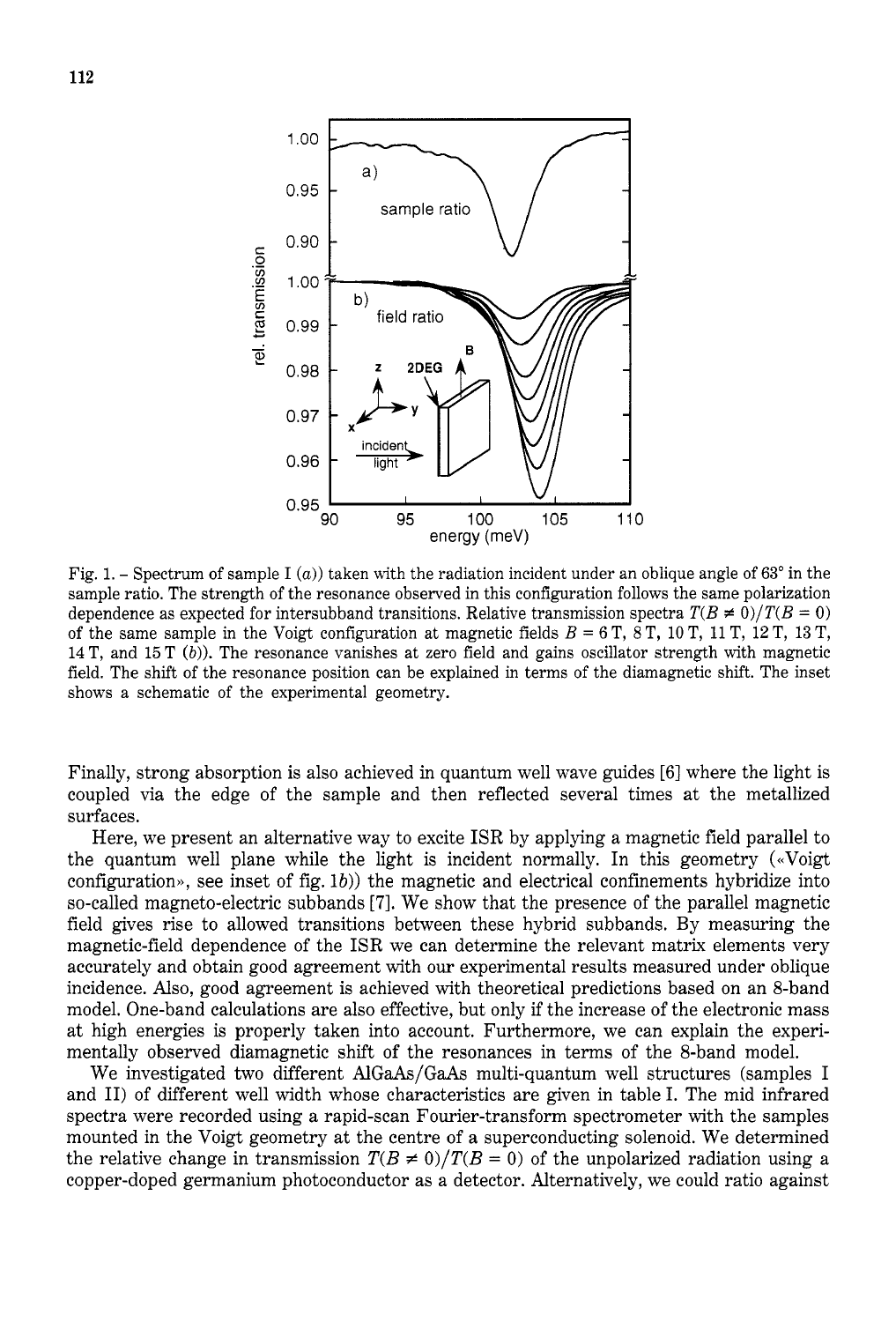| ٠ |  |
|---|--|
|---|--|

|                                                    | Sample I | Sample II |
|----------------------------------------------------|----------|-----------|
| $N_s$ (10 <sup>12</sup> cm <sup>-2</sup> ) at 77 K | 0.63     | 0.824     |
| number of wells                                    | 30       | 25        |
| well width $(A)$                                   | 95       | 59        |
| barrier width $(A)$                                | 441      | 363       |
| doped part of barrier $(A)$                        | 98       | 81        |
| Si: doping $\rm (cm^{-3})$                         | 0.714    | 1.68      |
| nominal Si density $(cm-2)$                        | 0.699    | 1.36      |
| Al concentration                                   | 0.349    | 0.354     |
| $\mu$ (cm <sup>2</sup> /Vs) at 77 K                | 57000    | 28765     |
| $E_{10}$ (meV) (calculated)                        | 96       | 163.9     |
| $E_{10}$ (meV) (measured)                          | 102.1    | 158.4     |

the spectrum of a reference substrate. All experiments were performed at low temperatures  $T \approx 4$  **K**.

**A** transmission spectrum of sample I taken under an oblique angle of **63'** is shown in fig. *la).* The energy of the observed resonance agrees well with the calculated value of the ISR and also the polarization dependence of the oscillator strength corresponds to that of an ISR. In fig. 1b) we show the relative transmission spectra of the same sample in the Voigt configuration at in-plane magnetic fields up to *1 5 T .* In this geometry, there is no intersubband absorption at  $B = 0$  T as confirmed by ratioing against a reference substrate. We thus conclude that the observed transitions are induced by the in-plane magnetic field. The oscillator strength, as extracted from the area under the resonance curves, increases strongly with the applied magnetic field and the resonance energies rise. Comparing the spectra shown in fig.  $1a$ ) and *b*) leads us to interpret the resonances in the Voigt configuration also as intersubband transitions.

We now address the question as to why the in-plane magnetic field breaks the polarization selection rule stated above. To this end, we calculate the dipole matrix element  $\langle 1 | H_{\text{int}} | 0 \rangle$ including a finite in-plane magnetic field in the interaction Hamiltonian  $H_{\text{int}} = (e/m^*) aP$ , where  $P$  is the canonical momentum and  $\alpha$  the polarization vector. To result in a non-zero matrix element for the  $0 \rightarrow 1$  transition,  $H_{int}$  must depend on y since the envelope functions  $|0\rangle$  and  $|1\rangle$  are represented by functions of y and by plane waves in the other two directions [7]. Choosing the gauge of the vector potential to be  $A = (-By, 0, 0)$ , we obtain  $H_{\text{int}} = (e/m^*) \alpha_x (p_x - eBy)$  for the polarization  $\alpha = \alpha_x$ . Hence, for this polarization we find that

$$
\langle 1 | H_{\rm int} | 0 \rangle_x = \frac{e}{m^*} \alpha_x e B \langle 1 | y | 0 \rangle. \tag{1}
$$

The transition probability  $w = |\langle 1 | H_{int} | 0 \rangle|^2$  is therefore proportional to the square of the magnetic field for the cyclotron-resonance active polarization  $\alpha = \alpha_x$ , while it vanishes for the polarization parallel to the magnetic field  $\alpha = \alpha_z$ . In agreement with our experimental findings, there is no absorption at zero magnetic field in the Voigt geometry. From (1) we find that the absorption for light polarized in the  $x$ -direction is proportional to the square of the matrix element for the transverse light polarization  $M_y$ , with  $M_y = \langle 1 | y | 0 \rangle$ . The only parameters determining the absorption for  $a = \alpha_x$  with the corresponding matrix element  $M_x$ are the effective mass  $m^*$  and  $M_y$ .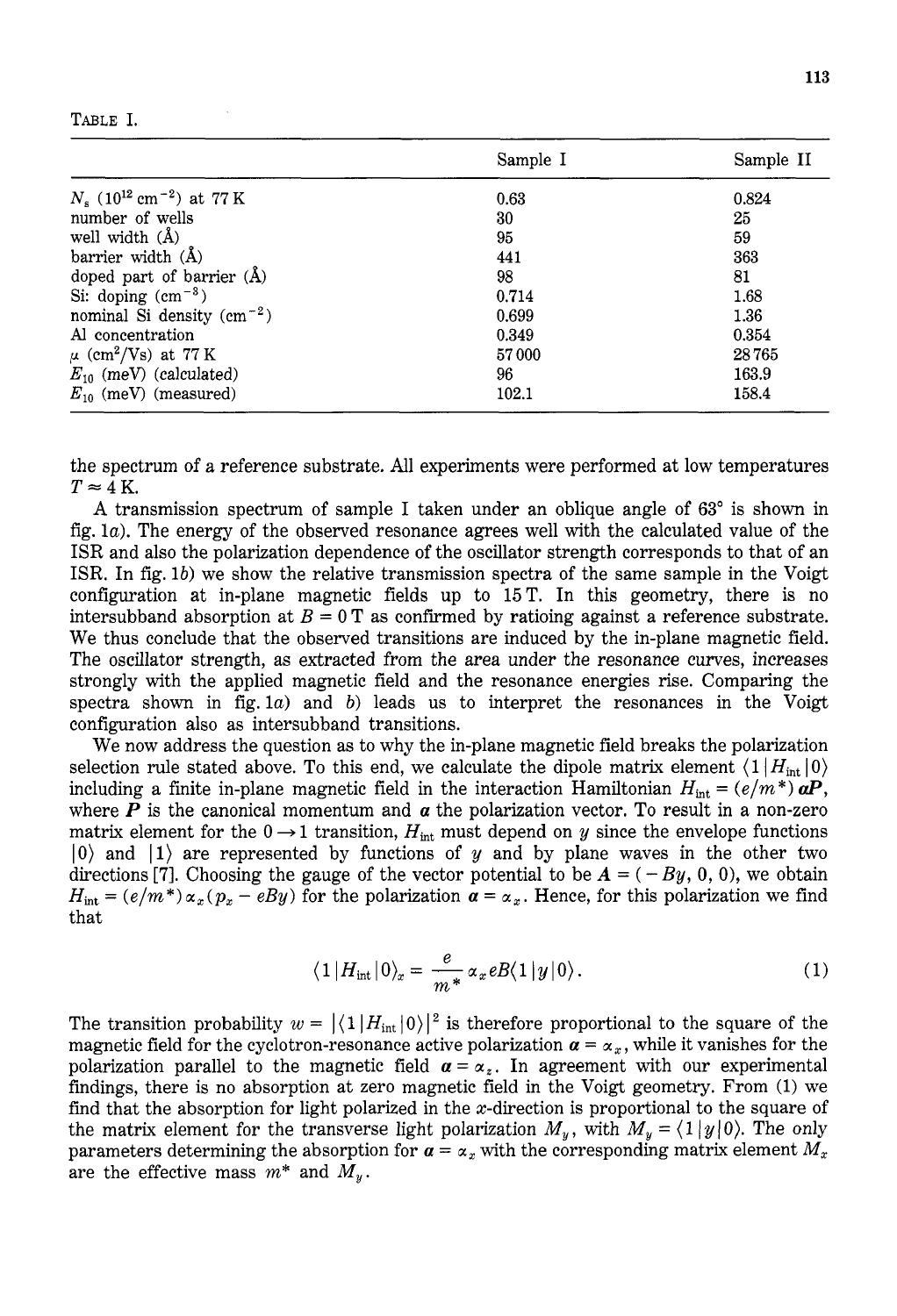

Fig. 2. – The matrix element  $M_x$  depends to a good approximation linearly on the magnetic field. Since the absolute transmitted signal of sample I1 is much weaker than for sample I, there are not as many data points. The slope of the data points allows us to deduce the value of  $M_x$  while the offset may be caused by the ratio. The calculated  $M_x(B)$ -dependence describes the data better if the effective optical mass (dotted lines) is used instead of the band edge mass (solid lines). The inset shows schematically the dependence of the spin-split subband energies on the magnetic field and the allowed transitions.

Fig. 3. - Diamagnetic shifts calculated ..... sample I, - sample II) in an 8-band model and the measured  $\circ$  sample I, sample II) values agree quite well over the entire field range. Note that the total shift in the transition energy is only approximately  $2 \text{ meV}$  at  $B = 15 \text{ T}$ .

Experimentally, we determine the matrix element  $M_x$  from the measured integrated absorption  $I_A[4]$  in the Voigt configuration:

$$
I_{\rm A} = \frac{2\pi e^2 N_{\rm s} n_{\rm Well} v}{\epsilon_0 c n} M_x^2 \,. \tag{2}
$$

Here,  $\nu$  is the transition frequency, the number of wells is given by  $n_{\text{well}}$  and  $n$  denotes the refractive index. The other symbols have their usual meaning. In fig.2, we show the B-dependence of  $M_x$  as derived from (2) and see that it does indeed vary linearly with the magnetic field for both samples I and 11.This same field dependence has been found before in InAs/AlSb multi-quantum wells as described elsewhere [8].At all fields the matrix element  $M<sub>x</sub>$  for the narrower well II is considerably smaller than for well I reflecting a smaller value of  $M_{y}$ .

According to (1)  $M_y$  can be found by plotting  $M_x$  as a function of *B*. The values of  $M_y(a)$ given in table I1 are derived from a fit to the data with the GaAs band edge effective mass

|--|--|

|                                                                                                                                                 | Sample I | Sample II |
|-------------------------------------------------------------------------------------------------------------------------------------------------|----------|-----------|
|                                                                                                                                                 | 23.6     | 17.4      |
| $M_y$ (Å) (calculated)<br>$M_y$ (Å) (tilted angle)                                                                                              | 23.5     | 13.8      |
|                                                                                                                                                 | 16.9     | 14.7      |
| $\begin{pmatrix} a \ b \end{pmatrix}^{\nu} M_y \stackrel{\text{(A)}}{(\text{A})}$ (Voigt)<br>b) $M_y \stackrel{\text{(A)}}{(\text{A})}$ (Voigt) | 17.7     | 17.5      |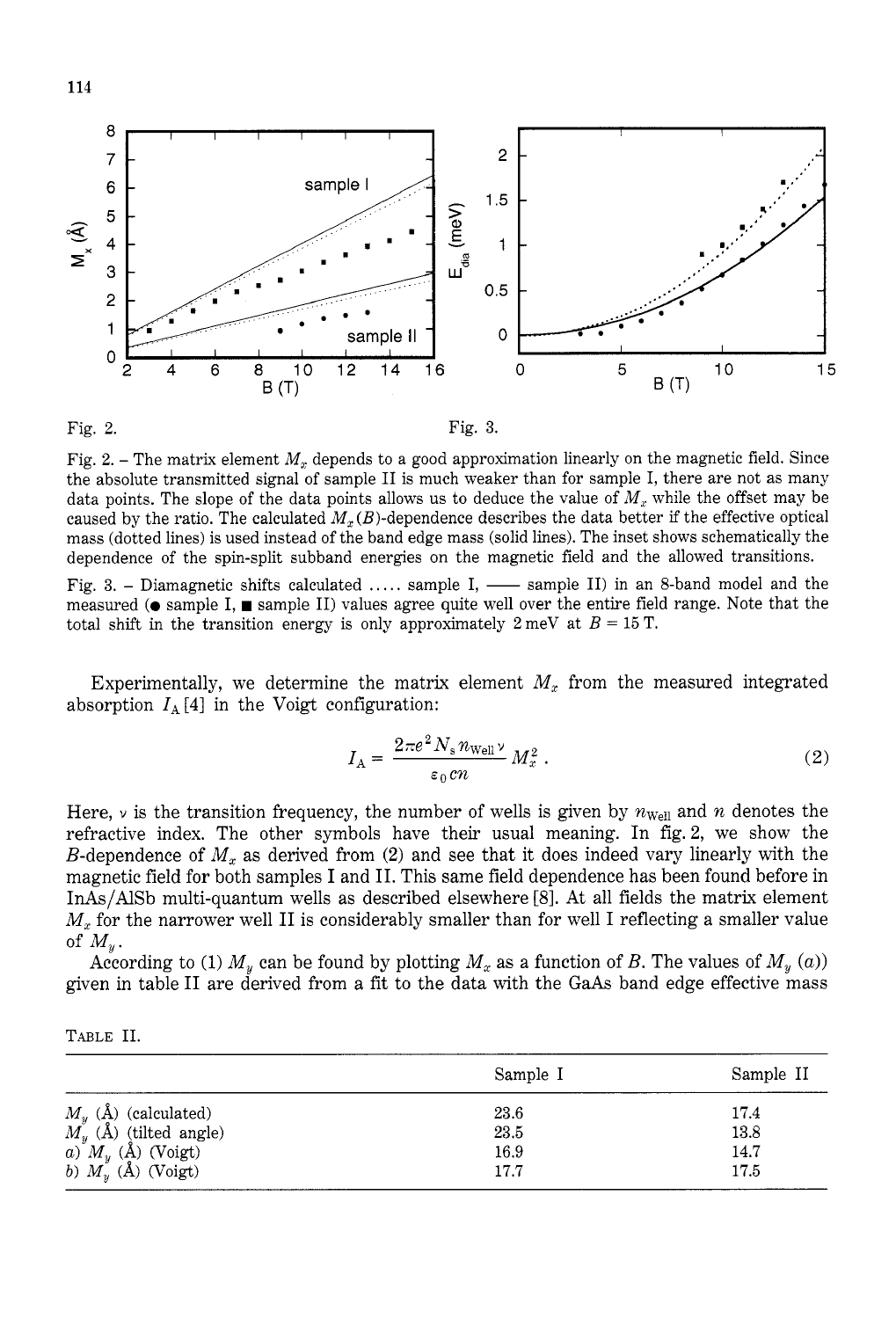$m^*=0.067m_0$  . Fairly good agreement is reached with measurements under an oblique angle and values calculated self-consistently in the one-band effective-mass approximation. However, the effective mass in eq.  $(1)$  is not yet corrected for the conduction band nonparabolicity of GaAs which will be included in an 8-band model.

To this end, we determine the non-parabolic energy dispersion of the AIGaAs/GaAs quantum wells subjected to an in-plane magnetic field from the %band Kane-Hamiltonian  $H_{\text{Kane}}$  as given in [9] using boundary conditions as derived in [10]. In this approach the band-bending is accounted for by first-order perturbation theory. Although the multi-band dispersion is not calculated self-consistently, the eigenenergies and the wave functions at  $B = 0$  T are very similar to those obtained in the one-band self-consistent computation. This result can be understood as  $E_1 \gg E_F$  for the investigated samples. Solving the Kane-Hamiltonian yields the  $B$ - and  $k_{\parallel}$ -dependent eigenenergies and an 8-component wave function for each subband. These subbands are spin-split at finite fields as shown schematically in the inset of fig. 2. As the electronic  $g$ -factor of GaAs is only small, the energetic difference between the  $|\uparrow\rangle$ -and  $|\downarrow\rangle$ -states of the subbands is less than 2.5 meV for both samples even at a magnetic field of  $B = 15$  T. In fig. 3, we average the single-particle transition energies over all allowed values of  $k_{\parallel}$  and over both possible spin-conserving transitions and plot it as a function of the magnetic field *B.* Comparison with the experimentally obtained data shows that the calculated B-dependence of the resonance energy describes the experimental data very well.

In the framework of the same 8-band  $k \cdot p$  Hamiltonian we also calculated the matrix elements  $M_x$  and  $M_y$  using  $H_{int} = eA_0 \sum_i \alpha_i (\partial H_{Kane})/(\partial P_i)$  [11] with  $A_0$  as the amplitude of the

vector potential. For both samples the matrix elements  $M_y$  are almost identical to those obtained in the self-consistent calculation and to a good approximation spin-independent. We find again that  $M_x$  is proportional to B, whereas the value of  $M_y$  varies only little with the magnetic field. However, the slope of  $M_x(B)$  in the multi-band calculation is not as steep as in the one-band model. **As** shown in table I1 *b)* this more sophisticated calculation yields far better agreement with the experiment as compared to the simple one-band analysis given above. The change in slope can be interpreted as an increase of the electronic mass with energy caused by the conduction band non-parabolicity in *GaAs* [12]. To test this interpretation we evaluate eq. (1) using an effective mass of  $m^* = 0.07m_0$  for sample I and  $m^* = 0.073 m_0$  for sample II and reach the very same slopes as  $M_x(B)$  as in the  $k \cdot p$  approach. This change in the effective mass  $m^*$  is illustrated by plotting  $M_x(B)$  with the band edge mass and the mass corrected for non-parabolicity effects, respectively (fig.**2).** In this figure only the slopes of the theoretical curves and the data points may be compared as the offset may be caused by base-line problems in the ratioed spectra. We find that the non-parabolicity corrected mass (dashed lines) gives a slope that describes the data points better than the band edge mass (solid lines). The values for *m\** can thus be considered to represent an effective optical mass which determines the oscillator strength of the transition. As expected theoretically, this effective optical mass turns out to be lower for the wider well I with the smaller carrier density than for the narrow well 11.

Another issue we would like to discuss is the influence of the depolarization effect on our experiments. It is well known that ISR driven by a transverse electric field are subject to a depolarization field *[3]*resulting in a shift of the transition energy and a narrowing of the linewidth [13]. In our case, however, the resonance positions of the experiments in the Voigt configuration for  $B \to 0$  T (fig. 1*b*)) and the measurements under oblique incidence (fig. 1*a*)) give almost the same transition energies. Since the depolarization shift is estimated to be 5meV for both samples, the resonances of the Voigt geometry experiment must also be affected by the depolarization even at vanishingly small magnetic fields. This can be